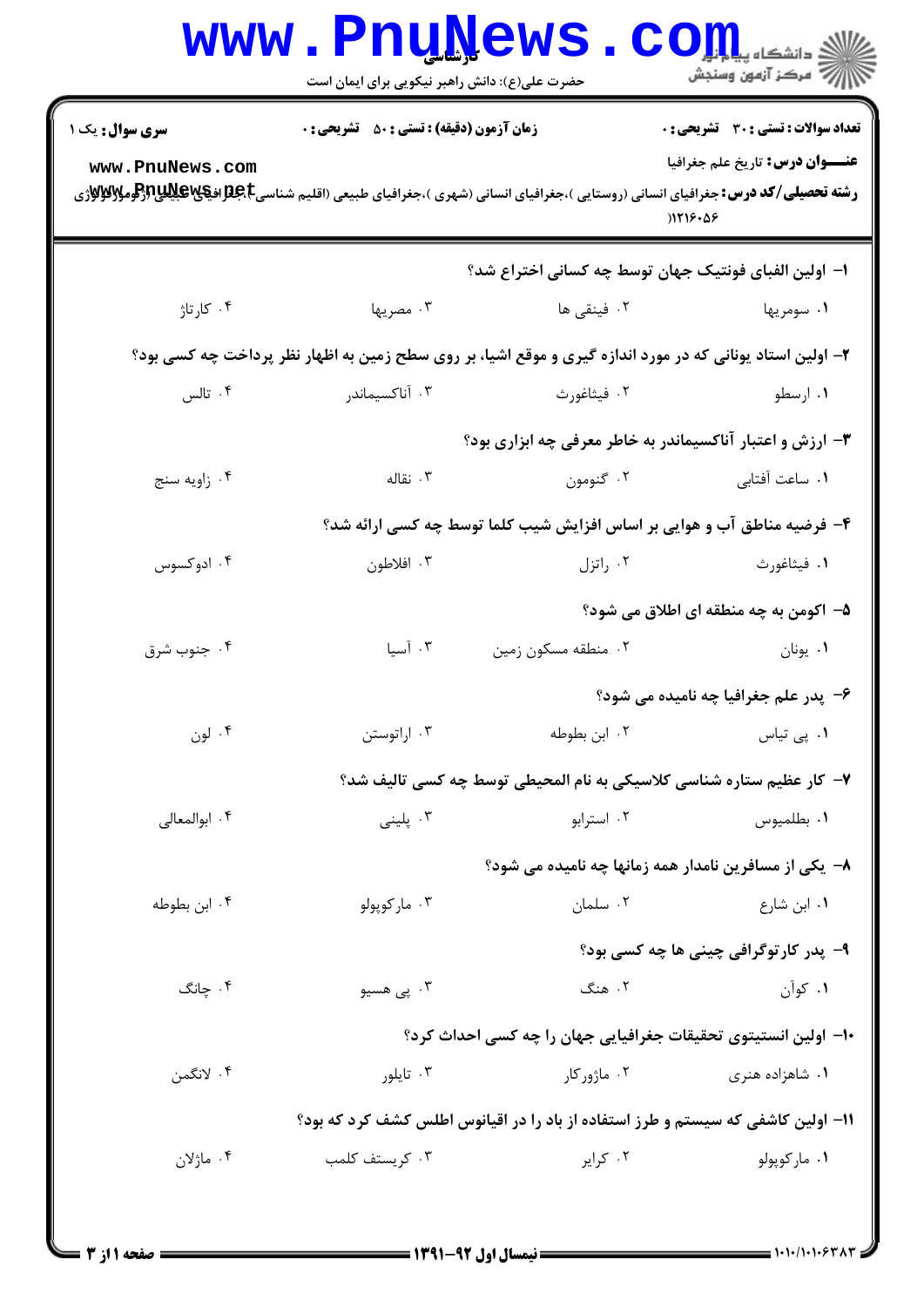|                                                                                                                                                          | <b>WWW.Phunews.com</b><br>حضرت علی(ع): دانش راهبر نیکویی برای ایمان است |                                             | سنجش آزمون وسنجش                                                                                                                                                                 |  |  |
|----------------------------------------------------------------------------------------------------------------------------------------------------------|-------------------------------------------------------------------------|---------------------------------------------|----------------------------------------------------------------------------------------------------------------------------------------------------------------------------------|--|--|
| <b>سری سوال : ۱ یک</b>                                                                                                                                   | <b>زمان آزمون (دقیقه) : تستی : 50 ٪ تشریحی : 0</b>                      |                                             | <b>تعداد سوالات : تستی : 30 ٪ تشریحی : 0</b>                                                                                                                                     |  |  |
| www.PnuNews.com                                                                                                                                          |                                                                         |                                             | <b>عنـــوان درس:</b> تاريخ علم جغرافيا<br><b>رشته تحصیلی/کد درس:</b> جغرافیای انسانی (روستایی )،جغرافیای انسانی (شهری )،جغرافیای طبیعی (اقلیم شناسیCبهایاتیالاتیاللا<br>1119.09( |  |  |
|                                                                                                                                                          |                                                                         |                                             | ۱۲- مرکز مطالعات جغرافیایی آلمان چه نامیده می شود؟                                                                                                                               |  |  |
| ۰۴ مونيخ                                                                                                                                                 | ۰۳ گرهارد                                                               | ۰۲ گوتا                                     | ۰۱ اسن                                                                                                                                                                           |  |  |
|                                                                                                                                                          |                                                                         |                                             | ۱۳- روش مقایسه سازی بین مناطق جغرافیایی توسط چه کسی انجام شد؟                                                                                                                    |  |  |
| ۰۴ ريتر                                                                                                                                                  | ۰۳ هوبر                                                                 | ۰۲ گرافت                                    | ۰۱ پشل                                                                                                                                                                           |  |  |
| ۱۴– یکی از اولین برجستگان در معرفی جغرافیایی جدید در دانشگاههای آلمان چه نامیده می شود؟                                                                  |                                                                         |                                             |                                                                                                                                                                                  |  |  |
| ۰۴ کروگر                                                                                                                                                 | ۰۳ ساربر                                                                | ۰۲ اسکار میباشد. است                        | ۰۱ ريشتهوفن                                                                                                                                                                      |  |  |
| ۱۵– چه کسی خطوط ارشادی برای مطالعه سیستماتیک قابل قیاس جغرافیایی انسانی تعیین کرد؟                                                                       |                                                                         |                                             |                                                                                                                                                                                  |  |  |
| ۰۴ کارل                                                                                                                                                  | ۰۳ کریس                                                                 | ۲. پنچ                                      | ۰۱ راتزل                                                                                                                                                                         |  |  |
|                                                                                                                                                          |                                                                         |                                             | ۱۶– اتواشلوتر چه مفهومی از علم جغرافیا را در آلمان مورد اقتباس قرار داد؟                                                                                                         |  |  |
| ۰۴ علم چشم انداز                                                                                                                                         | ۰۳ رفتار فردي                                                           | ۰۲ علم سازمان فضایی                         | ۰۱ مکان                                                                                                                                                                          |  |  |
|                                                                                                                                                          |                                                                         |                                             | 17- نقشه شات از جهان در ارتباط با چه مناطقی بود؟                                                                                                                                 |  |  |
| ۰۴ کویری                                                                                                                                                 | ۰۳ اقیانوسی                                                             | ۰۲ دشتی                                     | ۱. جنگلی                                                                                                                                                                         |  |  |
|                                                                                                                                                          |                                                                         |                                             | ۱۸- هوشوفر چه علمی را بکارگیری علم جغرافیا در حمایت و هدایت سیاست یک کشور دانست؟                                                                                                 |  |  |
| ۰۴ تکوین                                                                                                                                                 |                                                                         | ۰۲ <sub>ژ</sub> ئوپلیتیک $\cdot$ ۰۳ ملم فضا | ۰۱ جغرافیای سیاسی                                                                                                                                                                |  |  |
| ۱۹– در آلمان در دوره بعد از جنگ یک نوع جبر فرهنگی جایگزین جبر محیطی پیشین شده بود که این تکیه جدید بر فرهنگ<br>،چه شاخه ای از علم جغرافیا نامیده می شود؟ |                                                                         |                                             |                                                                                                                                                                                  |  |  |
| ۰۴ جغرافیای اجتماعی                                                                                                                                      | ۰۳ جغرافیای طبیعی                                                       | ۰۲ جغرافیای عمومی                           | ٠١ جغرافياي جديد                                                                                                                                                                 |  |  |
|                                                                                                                                                          |                                                                         |                                             | ۲۰- چه کسی توسعه و پیشرفت جغرافیای جدید را در فرانسه هدایت کرد؟                                                                                                                  |  |  |
| ۰۴ هتنر                                                                                                                                                  | ۰۳ ريتر                                                                 | ۰۲ هیلمن                                    | ۰۱ ویدال دولابلاش                                                                                                                                                                |  |  |
|                                                                                                                                                          | ۲۱– کدام جغرافیدان هادی راه توسعه جغرافیا در فرانسه شد؟                 |                                             |                                                                                                                                                                                  |  |  |
| ۰۴ دولابلاش                                                                                                                                              | ۰۳ کرالفورد                                                             | ۰۲ دمارتون                                  | ۰۱ فیشر                                                                                                                                                                          |  |  |
| ۲۲- چهارمین ویژگی مشخص جغرافیا که بعد از جنگ جهانی اول در بریتانیای کبیر توسعه یافت چه بود؟                                                              |                                                                         |                                             |                                                                                                                                                                                  |  |  |
| ۰۴ اکتشاف                                                                                                                                                | ۰۳ روش تاریخی                                                           | ۰۲ نقشه                                     | ٠١. مطالعات ميداني                                                                                                                                                               |  |  |